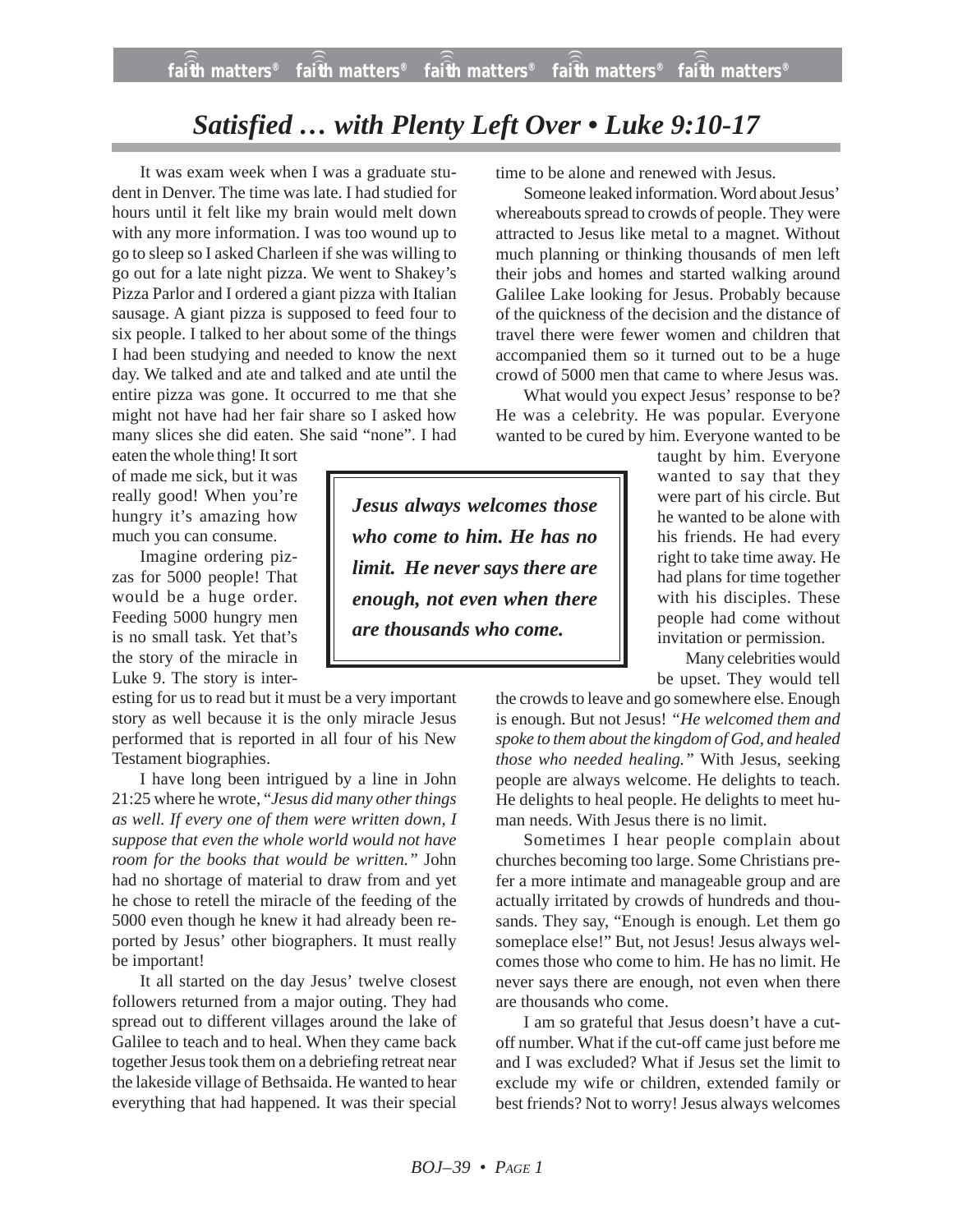more!

Late that afternoon Jesus' twelve disciples approached him as a group with a demand saying, *"Send the crowd away so they can go to the surrounding villages and countryside and find food and lodging, because we are in a remote place here."*

That was a very practical suggestion. The people needed food to eat. The people needed a place to sleep. There were 5000 of them. They were out in the countryside. There wasn't even a town. And even if they could do something to serve all these people it would cost a small fortune. Frankly, reasonable people would agree that they were giving Jesus good advice.

It was a practical suggestion. But it lacked compassion and was totally selfish. These twelve weren't thinking about the needs of the 5000. To them they were nameless faces in a very large crowd. To them the 5000 were more of a problem than they were people. The twelve wanted Jesus to themselves. They wanted to hear what Jesus had to say. They wanted their bodies healed and their stomachs fed. The truth is they just didn't much care about others.

When asked to send the people away Jesus had a direct challenge for his disciples. It borders on shocking it was so direct. Jesus said, *"You give them something to eat."* Jesus not only rejected their selfish greed, he made them responsible for the solution to the problem.

To tell you the truth, what Jesus said makes me squirm. When faced with people's needs my first response is likely to be let someone else do it; it's beyond me. And my second response is let God do it; after all, God has huge resources. But Jesus says, "You . . . do something!"

Now don't misunderstand him. Jesus wasn't passing the buck. He could have done it himself. Rather, Jesus wants us to know the wonderful privilege and satisfaction of doing good for others. He refuses to let us miss out on the grand opportunity of service.

One of the things I just love about Wooddale Church is the way so many people respond to the invitation of Jesus. You are quick to say "Yes!" to whatever Jesus calls you to do. You are very generous to serve, to love, to give. You don't close the door behind you and want to be the last one in on what Jesus is doing. You accept the challenge of Jesus to meet the needs of others . . . and that is wonderful.

But that day Jesus' followers weren't that quick to be generous. Instead they made excuses. They said, *"We have only five loaves of bread and two fish—unless we go and buy food for all this crowd."* They were trying to make a point. It was obvious they couldn't go to a nearby town and buy enough food to feed 5000 plus people. I doubt we could do that today. Can you imagine calling up Dominoes or Papa John's and ordering 1500 pizzas to be delivered in one hour? It just couldn't be done. So, by offering an impossible excuse they thought they were getting off the hook of responsibility.

It's interesting that they did acknowledge the limited resources they had. It wasn't much. And it was borrowed. In the crowd they had found a young boy who, unlike all the others, had planned ahead or at least his mother had planned ahead—and had brought his lunch. He carried a sack lunch with five barley loaves and two fish. Barley was the food of the poor. The fish were probably dried perch from Galilee Lake. Not much.

There are a thousand parallels here for us. We, too, are prone to make excuses. We are quick to see what can't be done. But everything changes when someone steps up with a little and offers it for Jesus to use.

Frankly, sometimes we offer nothing because what we have doesn't seem like much. We think, "I have so little, what difference would it make? What's the point of volunteering?" Or, "I have so little money to give that I might just as well keep it." It's a good thing the boy with the little lunch didn't have that attitude. He gave what little he had to Jesus and saw spectacular results. Jesus did what Jesus does. When confronted with limitations, he multiplies. Jesus is the ultimate master at making much out of little, of turning impending disaster into a miracle.

First, Jesus ordered some organization. *"Have them sit down in groups of about fifty each."* I've tried to find a logistical reason for this and I don't think there is a good one. They could have been served without being subdivided into one hundred separate groups, so perhaps Jesus had a different purpose. Perhaps he recognized that in a crowd of five thousand they could maintain their anonymity and receive the miracle that Jesus would do without discussing it with anyone else around them. They could remain isolated. But if he put them in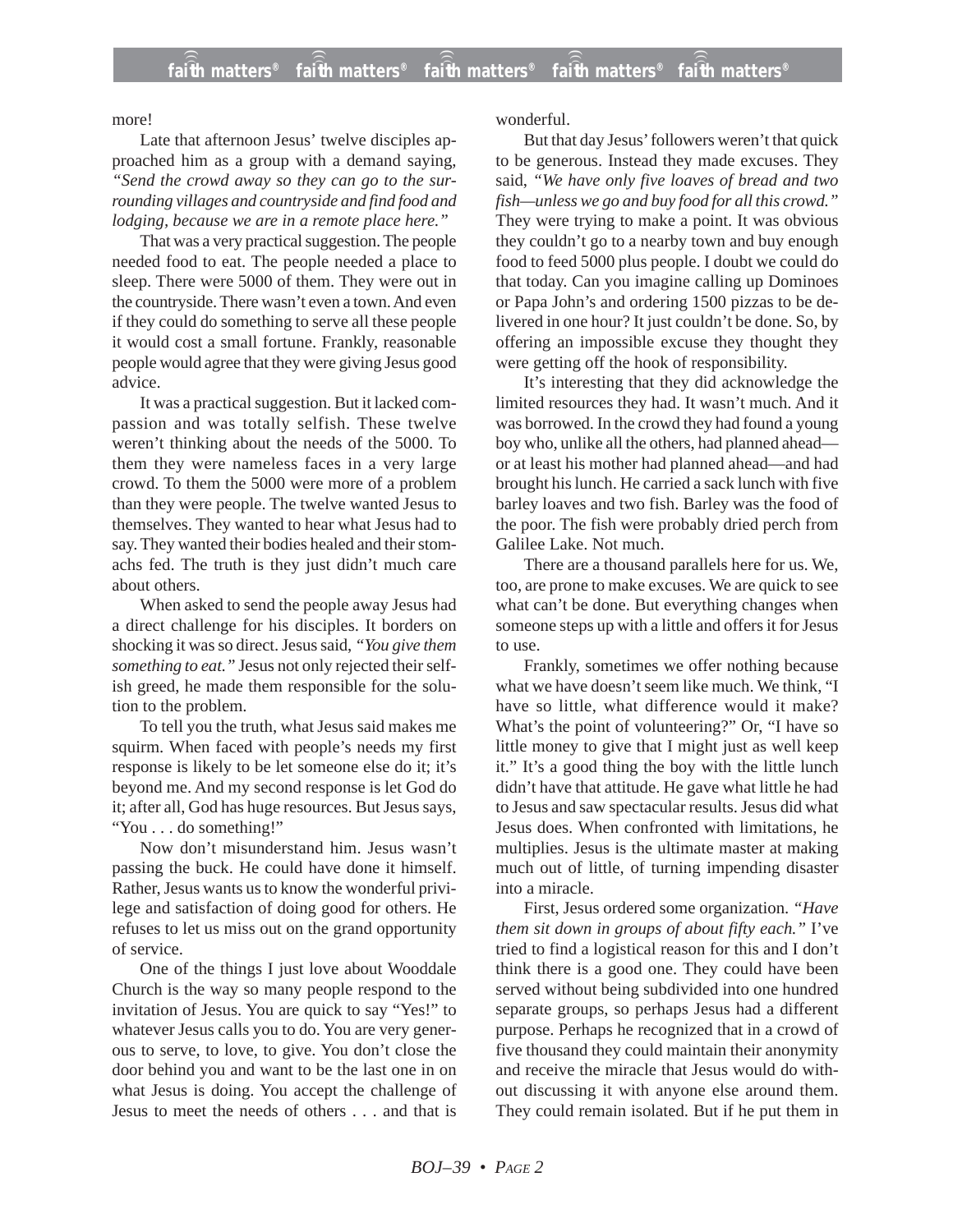## **faith matters® faith matters® faith matters® faith matters® faith matters®** ))) ))) ))) ))) )))

clusters of fifty they would experience the miracle in a different way. They would grow spiritually as they interacted together about what Jesus had done.

It is a principle that works for us, as well, in the life of the church. Those who are part of the crowd are certainly welcome, but there's a difference in being part of a large crowd and becoming part of a smaller community. Those who belong to a community within the crowd are better connected, more responsible, have greater accountability and grow better spiritually. That is one of the reasons why Wooddale Church offers so many opportunities to connect in Sunday School classes, adult communities, ministry teams, choirs, social service projects, sports teams and everything else. We relive the experience with Jesus reported in Luke 9 . . . the best of the crowd and the best of the smaller communities.

Once they were divided into groups of fifty, Jesus prayed. Holding those minimal resources in his hands, Jesus gave thanks. Gratitude is not just about the past; it is also about the future. Gratitude can be an expression of faith. When Jesus prayed with gratitude concerning the feeding of the 5000 they had not yet been fed. It was a prayer of faith.

Two hundred years ago George Mueller was born in Bristol, England. He was a man of exceptional faith, extraordinary prayer and great social

compassion. He founded orphanages and over the years cared for hundreds of children who didn't have homes and parents. And he did it with meager resources. There were times when he would gather

the children into the orphanage dining hall and lead them in a prayer of thanksgiving for the food they were about to eat when there was no food on the table or in the kitchen. And time after time God provided the food by the end of the prayer. Once it was a milk truck that broke down. The driver knocked on the door during the prayer and offered the contents of the truck because otherwise it would spoil. Other times anonymous donors generously sent food without even knowing the need and it would always arrive at just exactly the right time.

I Thessalonians 5:16-18 tells Christians, *"Be joyful always; pray continually; give thanks in all circumstances, for this is God's will for you in Christ Jesus."* In other words, Christians are to be like Jesus, giving thanks even when there isn't much to be thankful for.

When Jesus finished praying he broke the bread and fish into smaller pieces and asked his disciples to start distributing them to the crowd. It was another faith stretcher for the disciples. They must have thought, "Here he goes again!" This was either one of the wackiest things Jesus had proposed or another demonstration of the grand power and presence of God.

Sometimes Jesus puts us into similar situations. Humanly they seem destined to failure. "This just does not make sense." "It seems all wrong." "It just doesn't feel right." "This is a sure loser." Then silently, secretly, Jesus does his miracle. He changes nothing into something. He turns failure into success. He makes a little into a lot.

Where I personally experience this work of Jesus most often is in my own responsibilities in preaching. I have many weekends when I have prepared a sermon I know is inadequate and I plead with God to somehow make it effective. I stand to speak and my words don't flow, my grammar is incorrect, my voice is distracting and I drive home

> telling Charleen I don't ever want to come back again. I am so keenly aware of my weakness and inadequacy.

Then I receive a note during the week or get phone calls or have people talk to me and say things that blow me away. They say, "God directly spoke to me through

you last Sunday." Or, "I listened to you and my life was changed." "I went home following that sermon and got down on my knees and prayed to accept Jesus Christ as my Savior."

I wonder if they have me confused with someone else. I think they must be mistaken. I want to ask if they are sure they were at Wooddale Church. And then I realize that Jesus has done it again. He has taken the verbal equivalent of two dried fish and five little barley crusts and miraculously made them into something magnificent. It is amazing how

*Christians are to be like Jesus,*

*giving thanks even when there*

*isn't much to be thankful for.*